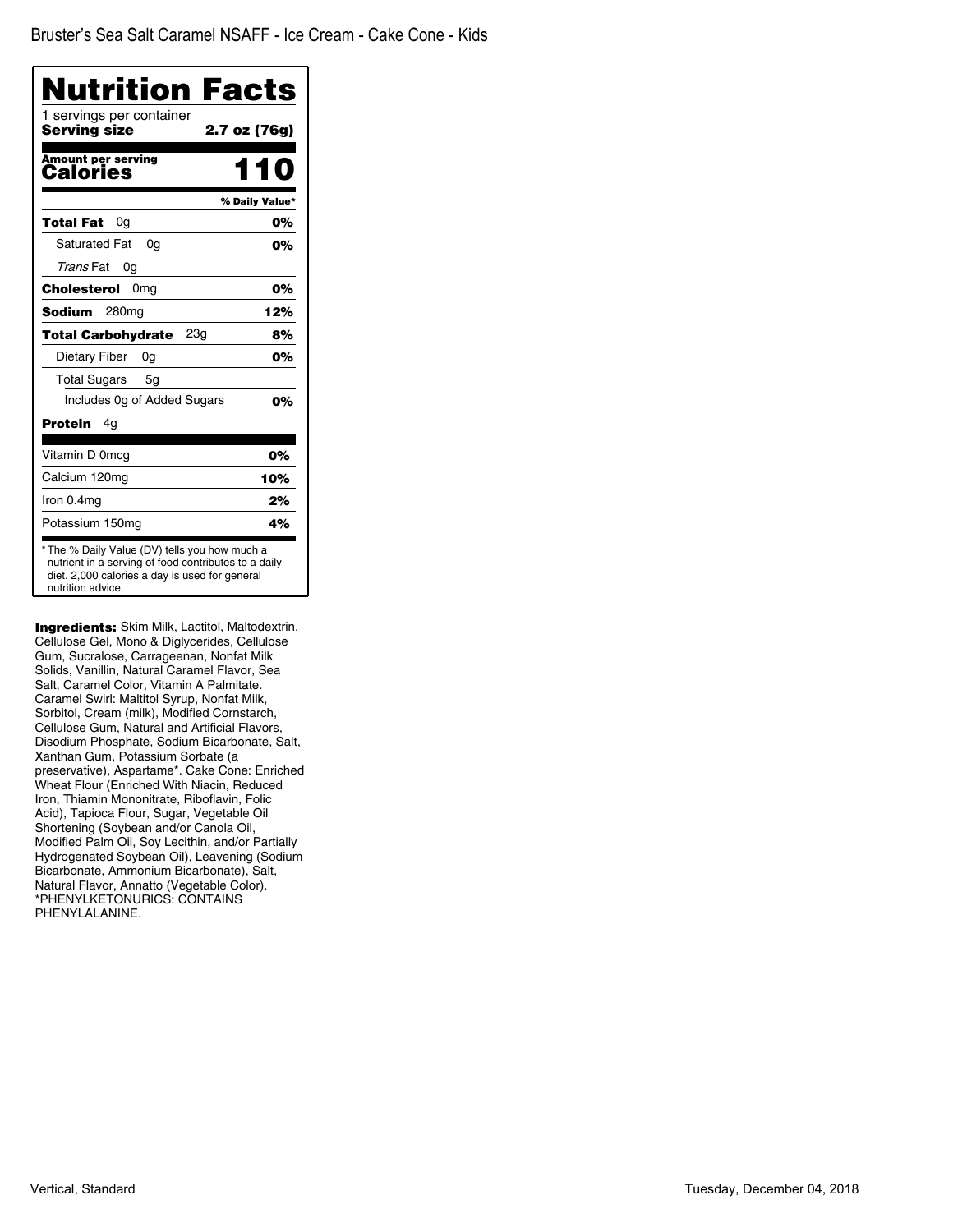| 1 servings per container<br>Serving size     | 5.2 oz (146g)  |
|----------------------------------------------|----------------|
| <b>Amount per serving</b><br>Calories        | 190            |
|                                              | % Daily Value* |
| Total Fat<br>0a                              | 0%             |
| <b>Saturated Fat</b><br>0g                   | 0%             |
| Trans Fat<br>0g                              |                |
| Cholesterol<br>0 <sub>mg</sub>               | 0%             |
| Sodium<br>550 <sub>mq</sub>                  | 24%            |
| 40 <sub>q</sub><br><b>Total Carbohydrate</b> | 15%            |
| Dietary Fiber<br><1a                         | 4%             |
| <b>Total Sugars</b><br>10 <sub>q</sub>       |                |
| Includes 0g of Added Sugars                  | 0%             |
| <b>Protein</b><br>7g                         |                |
| Vitamin D 0mcg                               | 0%             |
| Calcium 250mg                                | 20%            |
| Iron 0.4mg                                   | 2%             |
| Potassium 300mg                              | 6%             |

Ingredients: Skim Milk, Lactitol, Maltodextrin, Cellulose Gel, Mono & Diglycerides, Cellulose Gum, Sucralose, Carrageenan, Nonfat Milk Solids, Vanillin, Natural Caramel Flavor, Sea Salt, Caramel Color, Vitamin A Palmitate. Caramel Swirl: Maltitol Syrup, Nonfat Milk, Sorbitol, Cream (milk), Modified Cornstarch, Cellulose Gum, Natural and Artificial Flavors, Disodium Phosphate, Sodium Bicarbonate, Salt, Xanthan Gum, Potassium Sorbate (a preservative), Aspartame\*. Cake Cone: Enriched Wheat Flour (Enriched With Niacin, Reduced Iron, Thiamin Mononitrate, Riboflavin, Folic Acid), Tapioca Flour, Sugar, Vegetable Oil Shortening (Soybean and/or Canola Oil, Modified Palm Oil, Soy Lecithin, and/or Partially Hydrogenated Soybean Oil), Leavening (Sodium Bicarbonate, Ammonium Bicarbonate), Salt, Natural Flavor, Annatto (Vegetable Color). \*PHENYLKETONURICS: CONTAINS PHENYLALANINE.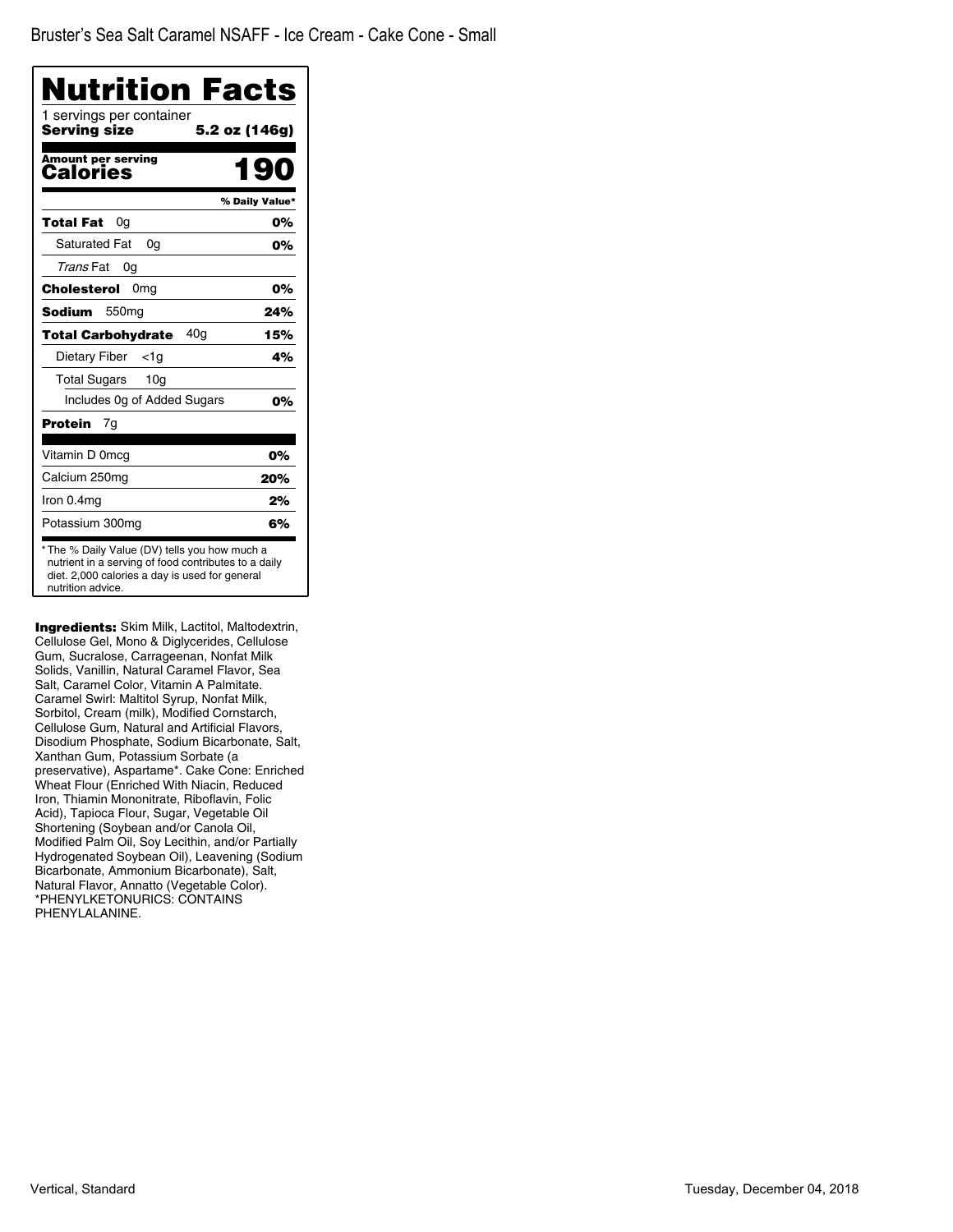| <b>Nutrition Facts</b><br>1 servings per container |                |
|----------------------------------------------------|----------------|
| Serving size                                       | 7.7 oz (216g)  |
| <b>Amount per serving</b><br>Calories              | 270            |
|                                                    | % Daily Value* |
| Total Fat<br>0g                                    | 0%             |
| <b>Saturated Fat</b><br>0q                         | 0%             |
| Trans Fat<br>0g                                    |                |
| Cholesterol<br>0 <sub>mg</sub>                     | 0%             |
| Sodium<br>820mg                                    | 36%            |
| 58g<br><b>Total Carbohydrate</b>                   | 21%            |
| Dietary Fiber<br><1a                               | 4%             |
| Total Sugars<br>15a                                |                |
| Includes Og of Added Sugars                        | 0%             |
| <b>Protein</b><br>10 <sub>q</sub>                  |                |
| Vitamin D 0mcg                                     | 0%             |
| Calcium 370mg                                      | 30%            |
| Iron 0.4mg                                         | 2%             |
| Potassium 450mg                                    | 10%            |

**Ingredients:** Skim Milk, Lactitol, Maltodextrin, Cellulose Gel, Mono & Diglycerides, Cellulose Gum, Sucralose, Carrageenan, Nonfat Milk Solids, Vanillin, Natural Caramel Flavor, Sea Salt, Caramel Color, Vitamin A Palmitate. Caramel Swirl: Maltitol Syrup, Nonfat Milk, Sorbitol, Cream (milk), Modified Cornstarch, Cellulose Gum, Natural and Artificial Flavors, Disodium Phosphate, Sodium Bicarbonate, Salt, Xanthan Gum, Potassium Sorbate (a preservative), Aspartame\*. Cake Cone: Enriched Wheat Flour (Enriched With Niacin, Reduced Iron, Thiamin Mononitrate, Riboflavin, Folic Acid), Tapioca Flour, Sugar, Vegetable Oil Shortening (Soybean and/or Canola Oil, Modified Palm Oil, Soy Lecithin, and/or Partially Hydrogenated Soybean Oil), Leavening (Sodium Bicarbonate, Ammonium Bicarbonate), Salt, Natural Flavor, Annatto (Vegetable Color). \*PHENYLKETONURICS: CONTAINS PHENYLALANINE.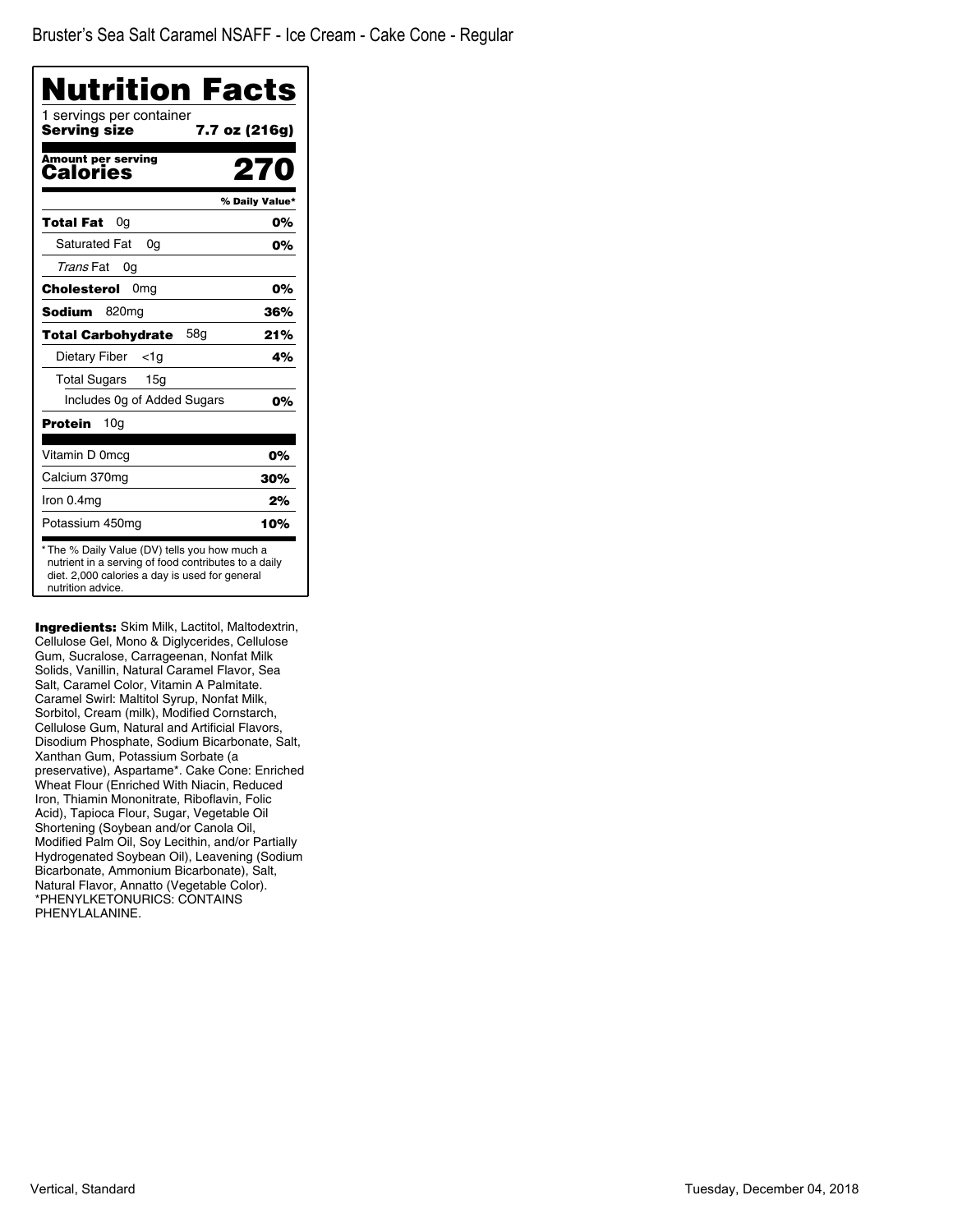| 1 servings per container<br><b>Serving size</b> | 10.2 oz (286g) |
|-------------------------------------------------|----------------|
| <b>Amount per serving</b><br>Calories           | 360            |
|                                                 | % Daily Value* |
| Total Fat<br>0a                                 | 0%             |
| <b>Saturated Fat</b><br>0a                      | 0%             |
| Trans Fat<br>0g                                 |                |
| Cholesterol<br>0 <sub>mg</sub>                  | 0%             |
| 1090 <sub>mq</sub><br><b>Sodium</b>             | 47%            |
| 76g<br><b>Total Carbohydrate</b>                | 28%            |
| Dietary Fiber<br>1g                             | 4%             |
| Total Sugars<br>20 <sub>q</sub>                 |                |
| Includes Og of Added Sugars                     | 0%             |
| Protein<br>13g                                  |                |
| Vitamin D 0mcg                                  | 0%             |
| Calcium 500mg                                   | 40%            |
| Iron 0.4mg                                      | 2%             |
| Potassium 590mg                                 | 15%            |

Ingredients: Skim Milk, Lactitol, Maltodextrin, Cellulose Gel, Mono & Diglycerides, Cellulose Gum, Sucralose, Carrageenan, Nonfat Milk Solids, Vanillin, Natural Caramel Flavor, Sea Salt, Caramel Color, Vitamin A Palmitate. Caramel Swirl: Maltitol Syrup, Nonfat Milk, Sorbitol, Cream (milk), Modified Cornstarch, Cellulose Gum, Natural and Artificial Flavors, Disodium Phosphate, Sodium Bicarbonate, Salt, Xanthan Gum, Potassium Sorbate (a preservative), Aspartame\*. Cake Cone: Enriched Wheat Flour (Enriched With Niacin, Reduced Iron, Thiamin Mononitrate, Riboflavin, Folic Acid), Tapioca Flour, Sugar, Vegetable Oil Shortening (Soybean and/or Canola Oil, Modified Palm Oil, Soy Lecithin, and/or Partially Hydrogenated Soybean Oil), Leavening (Sodium Bicarbonate, Ammonium Bicarbonate), Salt, Natural Flavor, Annatto (Vegetable Color). \*PHENYLKETONURICS: CONTAINS PHENYLALANINE.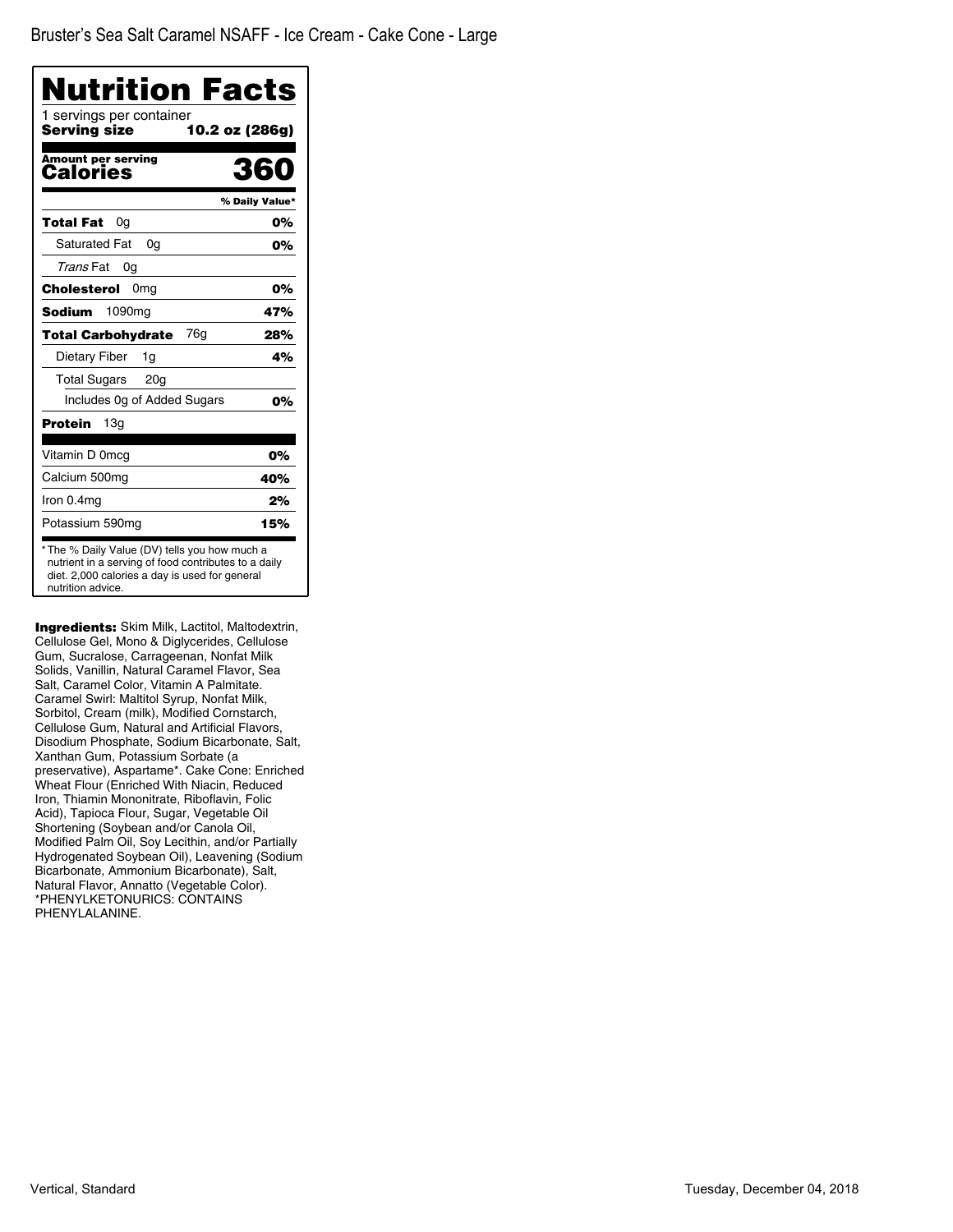| Nutrition Facts                          |                |
|------------------------------------------|----------------|
| 1 servings per container<br>Serving size | 2.5 oz (70g)   |
| <b>Amount per serving</b><br>Calories    |                |
|                                          | % Daily Value* |
| Total Fat<br>0a                          | 0%             |
| <b>Saturated Fat</b><br>0q               | 0%             |
| Trans Fat<br>0g                          |                |
| Cholesterol<br>0mg                       | 0%             |
| <b>Sodium</b><br>270mg                   | 12%            |
| 18a<br><b>Total Carbohydrate</b>         | 7%             |
| Dietary Fiber<br>0g                      | 0%             |
| <b>Total Sugars</b><br>5g                |                |
| Includes Og of Added Sugars              | 0%             |
| Protein<br>Зg                            |                |
| Vitamin D 0mcg                           | 0%             |
| Calcium 120mg                            | 10%            |
| Iron 0mg                                 | 0%             |
| Potassium 150mg                          | 4%             |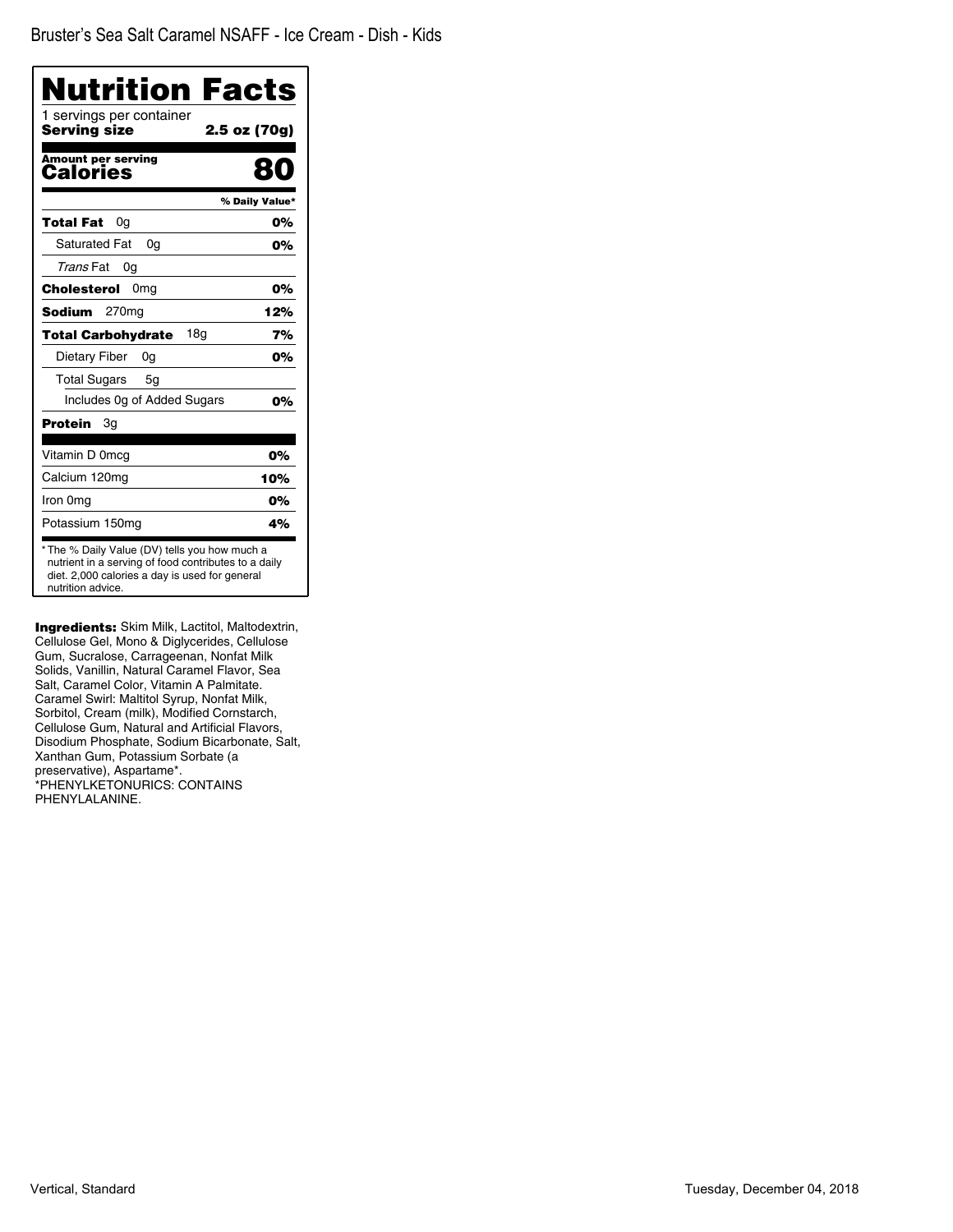| Nutrition Facts                                 |                |
|-------------------------------------------------|----------------|
| 1 servings per container<br><b>Serving size</b> | 5 oz (140g)    |
| Amount per serving<br>Calories                  | 170            |
|                                                 | % Daily Value* |
| Total Fat<br>0g                                 | 0%             |
| <b>Saturated Fat</b><br>0q                      | 0%             |
| Trans Fat<br>0g                                 |                |
| Cholesterol<br>0mg                              | 0%             |
| Sodium<br>540mg                                 | 23%            |
| <b>Total Carbohydrate</b><br>35g                | 13%            |
| Dietary Fiber<br><1a                            | 4%             |
| <b>Total Sugars</b><br>10 <sub>q</sub>          |                |
| Includes 0g of Added Sugars                     | 0%             |
| Protein<br>6g                                   |                |
| Vitamin D 0mcg                                  | 0%             |
| Calcium 250mg                                   | 20%            |
| Iron 0mg                                        | 0%             |
| Potassium 290mg                                 | 6%             |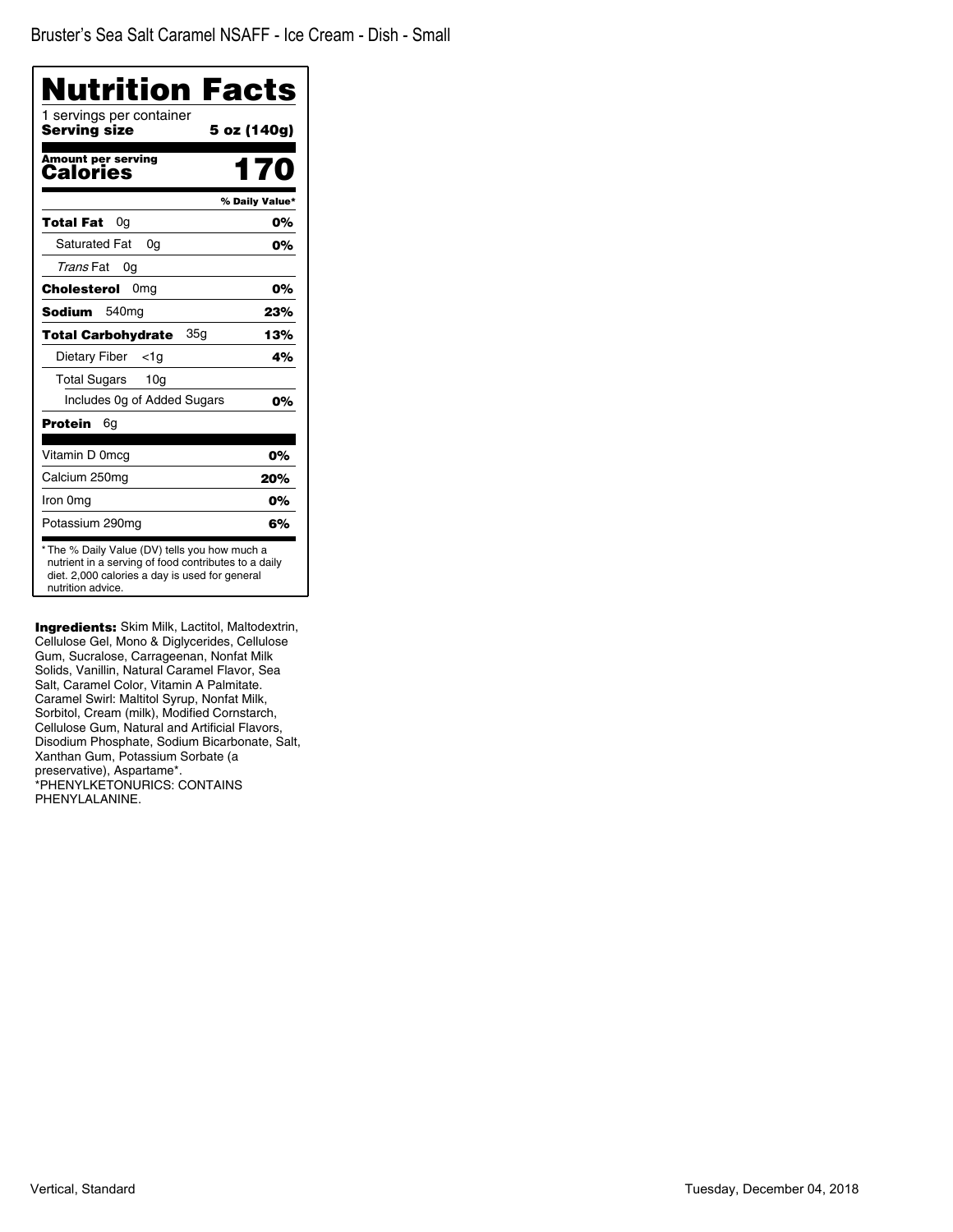| Nutrition Facts                          |                |
|------------------------------------------|----------------|
| 1 servings per container<br>Serving size | 7.5 oz (210g)  |
| <b>Amount per serving</b><br>Calories    |                |
|                                          | % Daily Value* |
| Total Fat<br>0g                          | 0%             |
| <b>Saturated Fat</b><br>0g               | 0%             |
| Trans Fat<br>0g                          |                |
| Cholesterol<br>0mg                       | 0%             |
| <b>Sodium</b><br>810ma                   | 35%            |
| 53q<br><b>Total Carbohydrate</b>         | 19%            |
| Dietary Fiber<br><1a                     | 4%             |
| <b>Total Sugars</b><br>15g               |                |
| Includes 0g of Added Sugars              | 0%             |
| <b>Protein</b><br>9g                     |                |
| Vitamin D 0mcq                           | 0%             |
| Calcium 370mg                            | 30%            |
| Iron 0mg                                 | 0%             |
| Potassium 440mg                          | 10%            |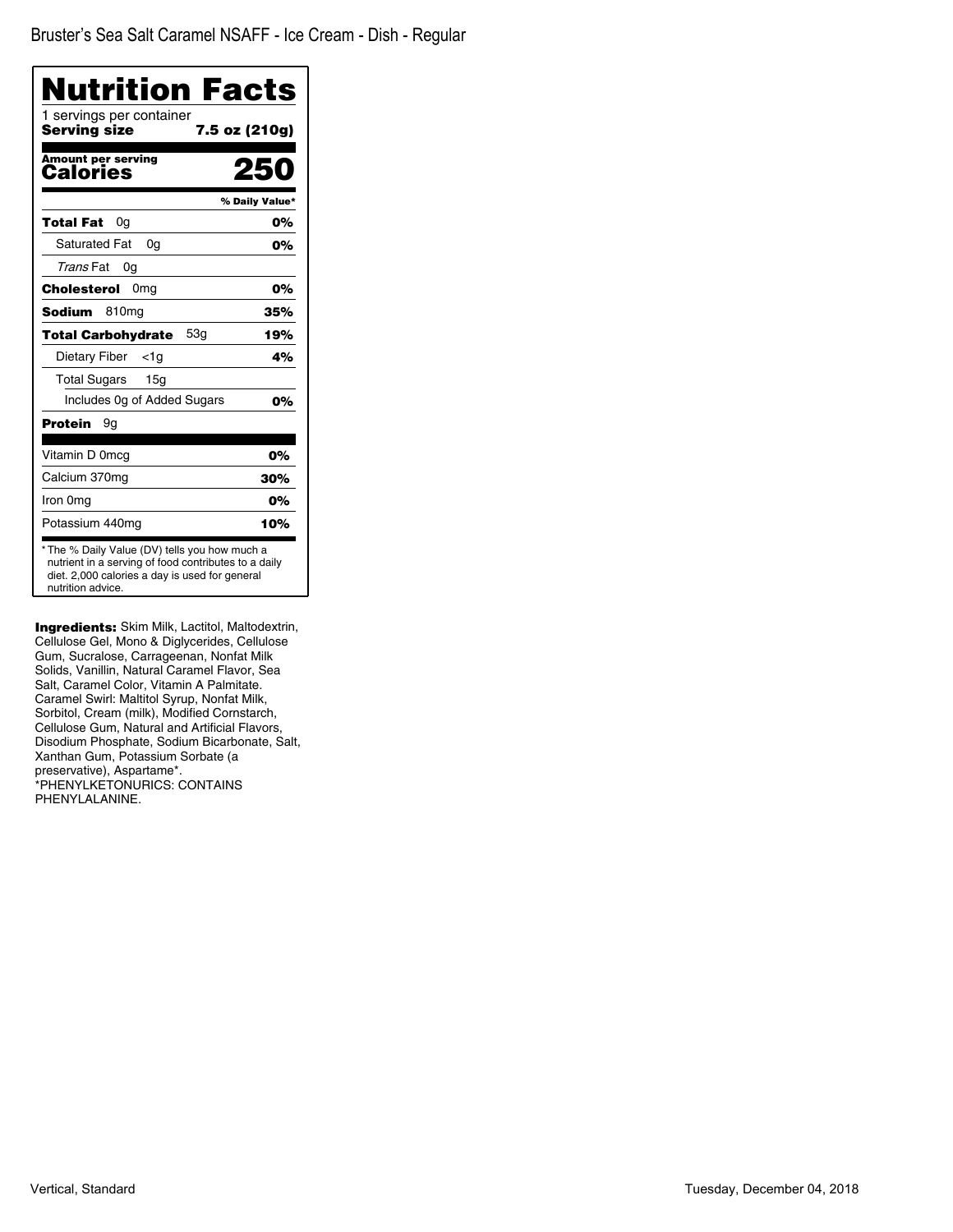| Nutrition Facts                                                                                                                                                              |                |
|------------------------------------------------------------------------------------------------------------------------------------------------------------------------------|----------------|
| 1 servings per container<br><b>Serving size</b>                                                                                                                              | 10 oz (280g)   |
| Amount per serving<br>Calories                                                                                                                                               | 34             |
|                                                                                                                                                                              | % Daily Value* |
| <b>Total Fat</b><br>0a                                                                                                                                                       | 0%             |
| Saturated Fat<br>0a                                                                                                                                                          | 0%             |
| Trans Fat<br>0g                                                                                                                                                              |                |
| Cholesterol<br>0 <sub>mg</sub>                                                                                                                                               | 0%             |
| <b>Sodium</b><br>1080 <sub>mq</sub>                                                                                                                                          | 47%            |
| 71g<br><b>Total Carbohydrate</b>                                                                                                                                             | 26%            |
| Dietary Fiber<br>1q                                                                                                                                                          | 4%             |
| <b>Total Sugars</b><br>20 <sub>q</sub>                                                                                                                                       |                |
| Includes 0g of Added Sugars                                                                                                                                                  | 0%             |
| 13 <sub>q</sub><br>Protein                                                                                                                                                   |                |
| Vitamin D 0mcg                                                                                                                                                               | 0%             |
| Calcium 500mg                                                                                                                                                                | 40%            |
| Iron 0mg                                                                                                                                                                     | 0%             |
| Potassium 590mg                                                                                                                                                              | 15%            |
| * The % Daily Value (DV) tells you how much a<br>nutrient in a serving of food contributes to a daily<br>diet. 2,000 calories a day is used for general<br>nutrition advice. |                |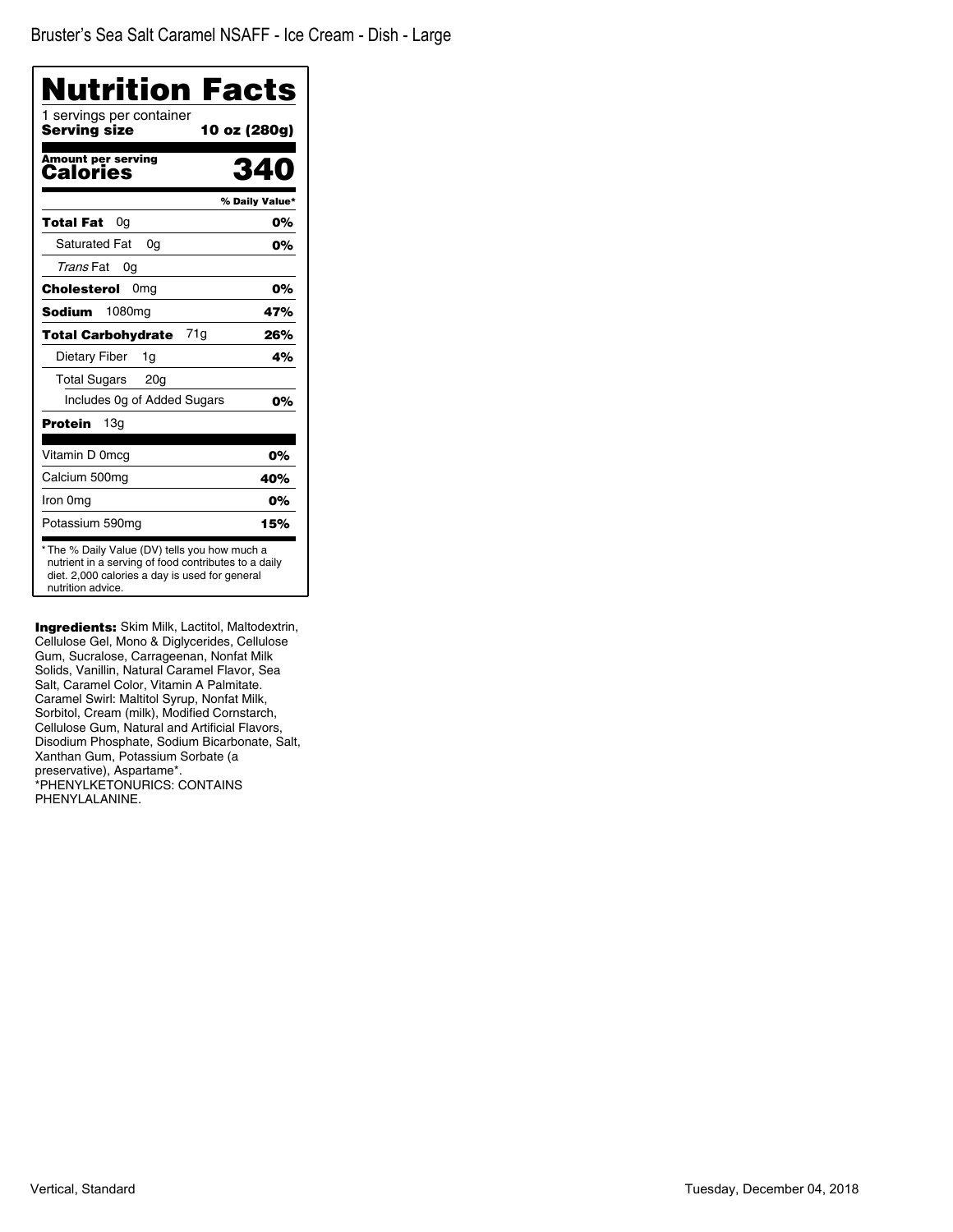| Nutrition Facts<br>1 servings per container |                |
|---------------------------------------------|----------------|
| Serving size                                | 3 oz (83g)     |
| <b>Amount per serving</b><br>Calories       | 140            |
|                                             | % Daily Value* |
| Total Fat<br>0g                             | 0%             |
| <b>Saturated Fat</b><br>0g                  | 0%             |
| Trans Fat<br>0g                             |                |
| Cholesterol<br>0 <sub>mg</sub>              | 0%             |
| Sodium<br>290mg                             | 13%            |
| 30g<br><b>Total Carbohydrate</b>            | 11%            |
| Dietary Fiber<br>0g                         | 0%             |
| Total Sugars<br>8g                          |                |
| Includes 3g of Added Sugars                 | 6%             |
| Protein<br>4g                               |                |
| Vitamin D 0mcg                              | 0%             |
| Calcium 140mg                               | 10%            |
| Iron 0.4mg                                  | 2%             |
| Potassium 170mg                             | 4%             |

**Ingredients:** Skim Milk, Lactitol, Maltodextrin, Cellulose Gel, Mono & Diglycerides, Cellulose Gum, Sucralose, Carrageenan, Nonfat Milk Solids, Vanillin, Natural Caramel Flavor, Sea Salt, Caramel Color, Vitamin A Palmitate. Caramel Swirl: Maltitol Syrup, Nonfat Milk, Sorbitol, Cream (milk), Modified Cornstarch, Cellulose Gum, Natural and Artificial Flavors, Disodium Phosphate, Sodium Bicarbonate, Salt, Xanthan Gum, Potassium Sorbate (a preservative), Aspartame\*. Sugar Cone: Enriched Wheat Flour (Enriched With Niacin, Reduced Iron, Thiamin Mononitrate, Riboflavin, Folic Acid), Tapioca Flour, Sugar, Vegetable Shortening (Soybean and/or Canola Oil, Modified Palm Oil, Soy Lecithin, and/or Partially Hydrogenated Soybean Oil), Oat Fiber and/or Vegetable Fiber, Salt, Caramel Color, Artificial Flavor, Soy Lecithin. \*PHENYLKETONURICS: CONTAINS PHENYLALANINE.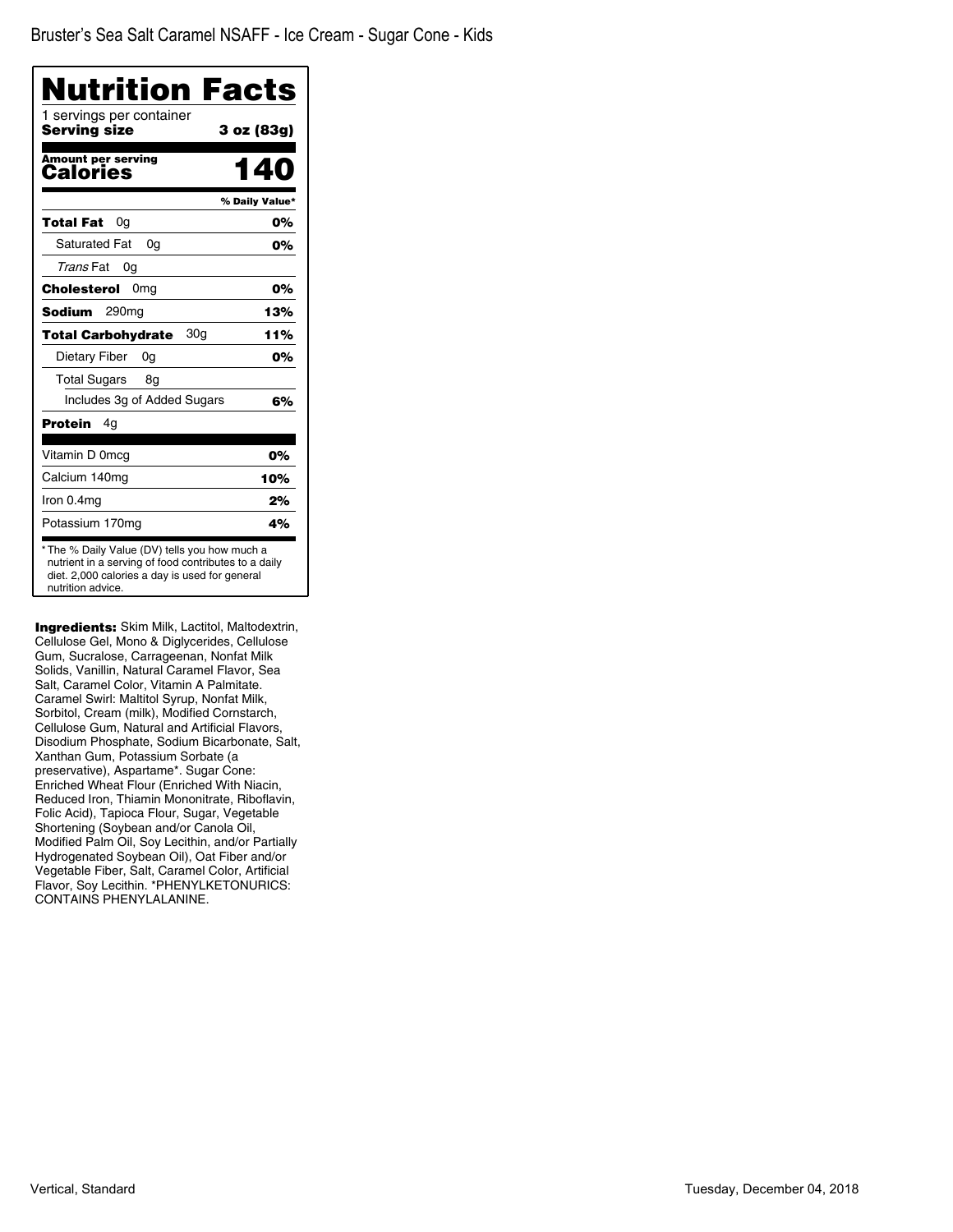| Nutrition Facts                          |                |
|------------------------------------------|----------------|
| 1 servings per container<br>Serving size | 5.5 oz (153g)  |
| <b>Amount per serving</b><br>Calories    |                |
|                                          | % Daily Value* |
| Total Fat<br>0a                          | 0%             |
| <b>Saturated Fat</b><br>0a               | 0%             |
| Trans Fat<br>0g                          |                |
| Cholesterol<br>0mg                       | 0%             |
| <b>Sodium</b><br>560 <sub>mg</sub>       | 24%            |
| 47g<br><b>Total Carbohydrate</b>         | 17%            |
| Dietary Fiber<br><1a                     | 4%             |
| Total Sugars<br>13g                      |                |
| Includes 3g of Added Sugars              | 6%             |
| Protein<br>7g                            |                |
| Vitamin D 0mcg                           | 0%             |
| Calcium 270mg                            | 20%            |
| Iron 0.4mg                               | 2%             |
| Potassium 310mg                          | 6%             |

**Ingredients:** Skim Milk, Lactitol, Maltodextrin, Cellulose Gel, Mono & Diglycerides, Cellulose Gum, Sucralose, Carrageenan, Nonfat Milk Solids, Vanillin, Natural Caramel Flavor, Sea Salt, Caramel Color, Vitamin A Palmitate. Caramel Swirl: Maltitol Syrup, Nonfat Milk, Sorbitol, Cream (milk), Modified Cornstarch, Cellulose Gum, Natural and Artificial Flavors, Disodium Phosphate, Sodium Bicarbonate, Salt, Xanthan Gum, Potassium Sorbate (a preservative), Aspartame\*. Sugar Cone: Enriched Wheat Flour (Enriched With Niacin, Reduced Iron, Thiamin Mononitrate, Riboflavin, Folic Acid), Tapioca Flour, Sugar, Vegetable Shortening (Soybean and/or Canola Oil, Modified Palm Oil, Soy Lecithin, and/or Partially Hydrogenated Soybean Oil), Oat Fiber and/or Vegetable Fiber, Salt, Caramel Color, Artificial Flavor, Soy Lecithin. \*PHENYLKETONURICS: CONTAINS PHENYLALANINE.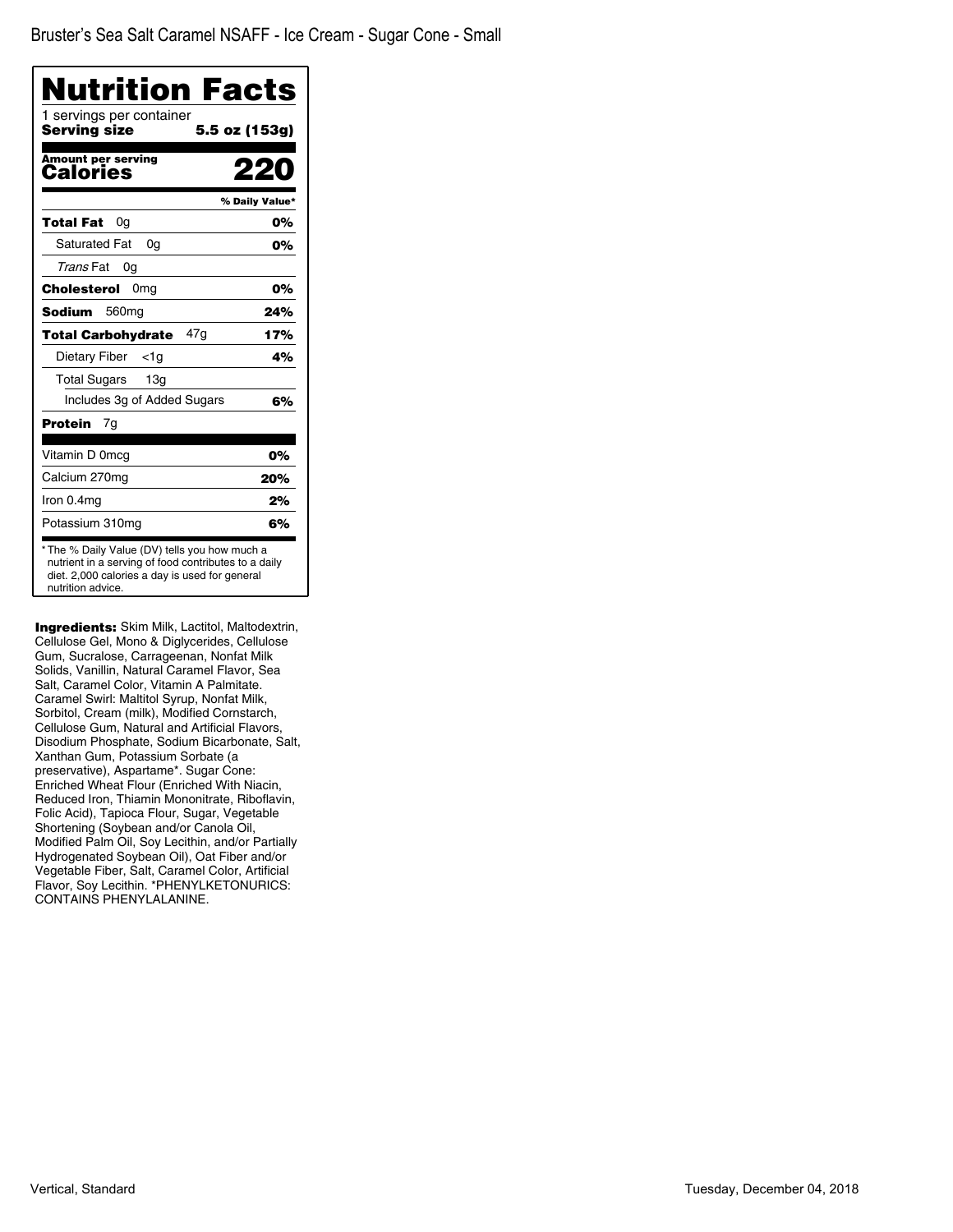| <b>Nutrition Facts</b>                                                                                                                                                       |                |
|------------------------------------------------------------------------------------------------------------------------------------------------------------------------------|----------------|
| 1 servings per container<br><b>Serving size</b>                                                                                                                              | 8 oz (223g)    |
| <b>Amount per serving</b><br>Calories                                                                                                                                        | 300            |
|                                                                                                                                                                              | % Daily Value* |
| Total Fat<br>0a                                                                                                                                                              | 0%             |
| <b>Saturated Fat</b><br>0q                                                                                                                                                   | 0%             |
| Trans Fat<br>0g                                                                                                                                                              |                |
| Cholesterol<br>0 <sub>mg</sub>                                                                                                                                               | 0%             |
| 830 <sub>mg</sub><br><b>Sodium</b>                                                                                                                                           | 36%            |
| 65g<br><b>Total Carbohydrate</b>                                                                                                                                             | 24%            |
| Dietary Fiber<br>$<$ 1g                                                                                                                                                      | 4%             |
| Total Sugars<br>18 <sub>q</sub>                                                                                                                                              |                |
| Includes 3g of Added Sugars                                                                                                                                                  | 6%             |
| Protein<br>10a                                                                                                                                                               |                |
| Vitamin D 0mcg                                                                                                                                                               | 0%             |
| Calcium 390mg                                                                                                                                                                | 30%            |
| Iron 0.4mg                                                                                                                                                                   | 2%             |
| Potassium 460mg                                                                                                                                                              | 10%            |
| * The % Daily Value (DV) tells you how much a<br>nutrient in a serving of food contributes to a daily<br>diet. 2,000 calories a day is used for general<br>nutrition advice. |                |

Ingredients: Skim Milk, Lactitol, Maltodextrin, Cellulose Gel, Mono & Diglycerides, Cellulose Gum, Sucralose, Carrageenan, Nonfat Milk Solids, Vanillin, Natural Caramel Flavor, Sea Salt, Caramel Color, Vitamin A Palmitate. Caramel Swirl: Maltitol Syrup, Nonfat Milk, Sorbitol, Cream (milk), Modified Cornstarch, Cellulose Gum, Natural and Artificial Flavors, Disodium Phosphate, Sodium Bicarbonate, Salt, Xanthan Gum, Potassium Sorbate (a preservative), Aspartame\*. Sugar Cone: Enriched Wheat Flour (Enriched With Niacin, Reduced Iron, Thiamin Mononitrate, Riboflavin, Folic Acid), Tapioca Flour, Sugar, Vegetable Shortening (Soybean and/or Canola Oil, Modified Palm Oil, Soy Lecithin, and/or Partially Hydrogenated Soybean Oil), Oat Fiber and/or Vegetable Fiber, Salt, Caramel Color, Artificial Flavor, Soy Lecithin. \*PHENYLKETONURICS: CONTAINS PHENYLALANINE.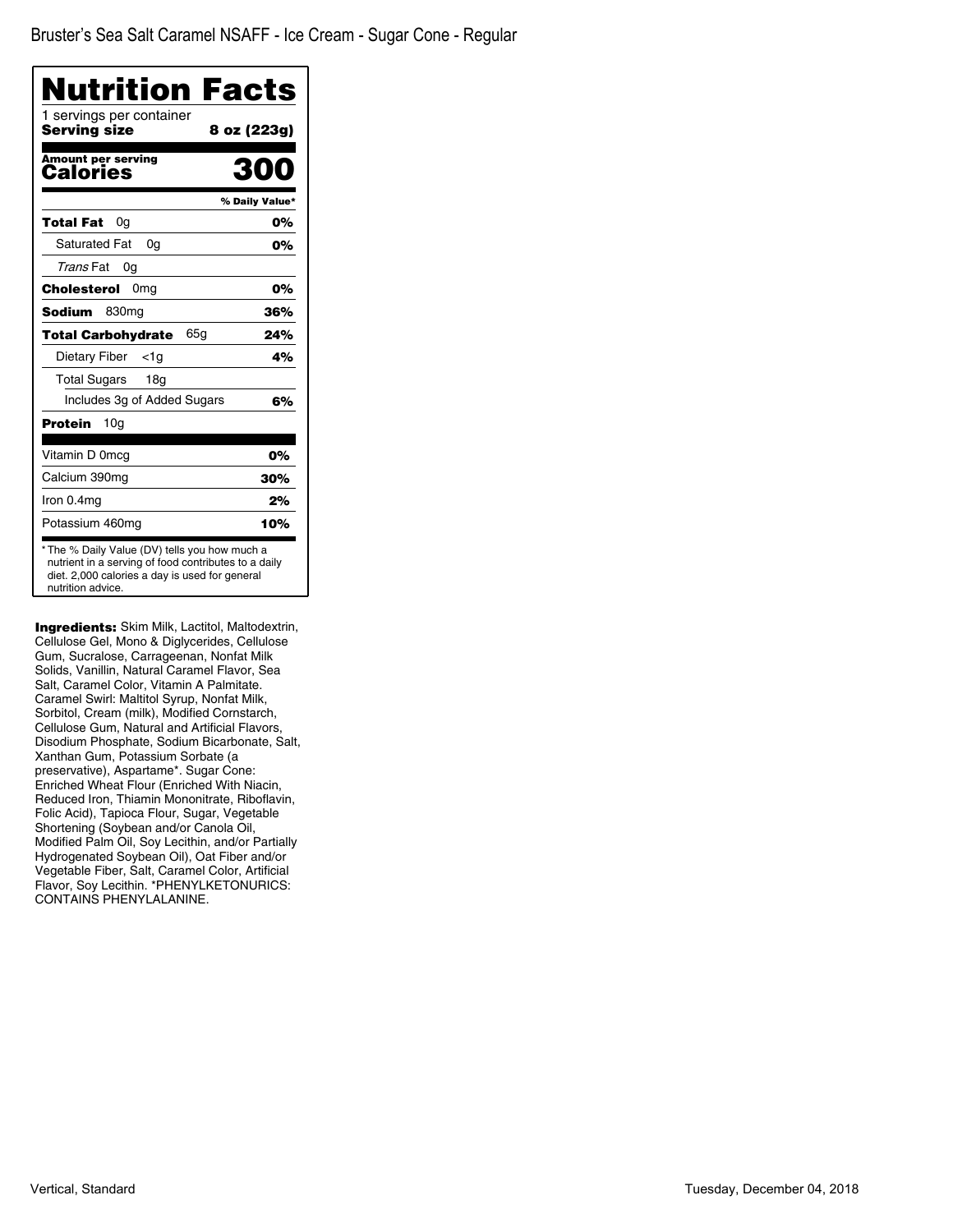| Nutrition Facts                              |                |
|----------------------------------------------|----------------|
| 1 servings per container<br>Serving size     | 10.5 oz (293g) |
| <b>Amount per serving</b><br><b>Calories</b> | 39             |
|                                              | % Daily Value* |
| Total Fat<br>0g                              | 0%             |
| <b>Saturated Fat</b><br>0a                   | 0%             |
| Trans Fat<br>0g                              |                |
| Cholesterol<br>0 <sub>mg</sub>               | 0%             |
| <b>Sodium</b><br>1100 <sub>mg</sub>          | 48%            |
| 83g<br><b>Total Carbohydrate</b>             | 30%            |
| Dietary Fiber<br>1g                          | 4%             |
| <b>Total Sugars</b><br>23g                   |                |
| Includes 3g of Added Sugars                  | 6%             |
| 13 <sub>q</sub><br>Protein                   |                |
| Vitamin D 0mcg                               | 0%             |
| Calcium 520mg                                | 40%            |
| Iron 0.4mg                                   | 2%             |
| Potassium 610mg                              | 15%            |

**Ingredients:** Skim Milk, Lactitol, Maltodextrin, Cellulose Gel, Mono & Diglycerides, Cellulose Gum, Sucralose, Carrageenan, Nonfat Milk Solids, Vanillin, Natural Caramel Flavor, Sea Salt, Caramel Color, Vitamin A Palmitate. Caramel Swirl: Maltitol Syrup, Nonfat Milk, Sorbitol, Cream (milk), Modified Cornstarch, Cellulose Gum, Natural and Artificial Flavors, Disodium Phosphate, Sodium Bicarbonate, Salt, Xanthan Gum, Potassium Sorbate (a preservative), Aspartame\*. Sugar Cone: Enriched Wheat Flour (Enriched With Niacin, Reduced Iron, Thiamin Mononitrate, Riboflavin, Folic Acid), Tapioca Flour, Sugar, Vegetable Shortening (Soybean and/or Canola Oil, Modified Palm Oil, Soy Lecithin, and/or Partially Hydrogenated Soybean Oil), Oat Fiber and/or Vegetable Fiber, Salt, Caramel Color, Artificial Flavor, Soy Lecithin. \*PHENYLKETONURICS: CONTAINS PHENYLALANINE.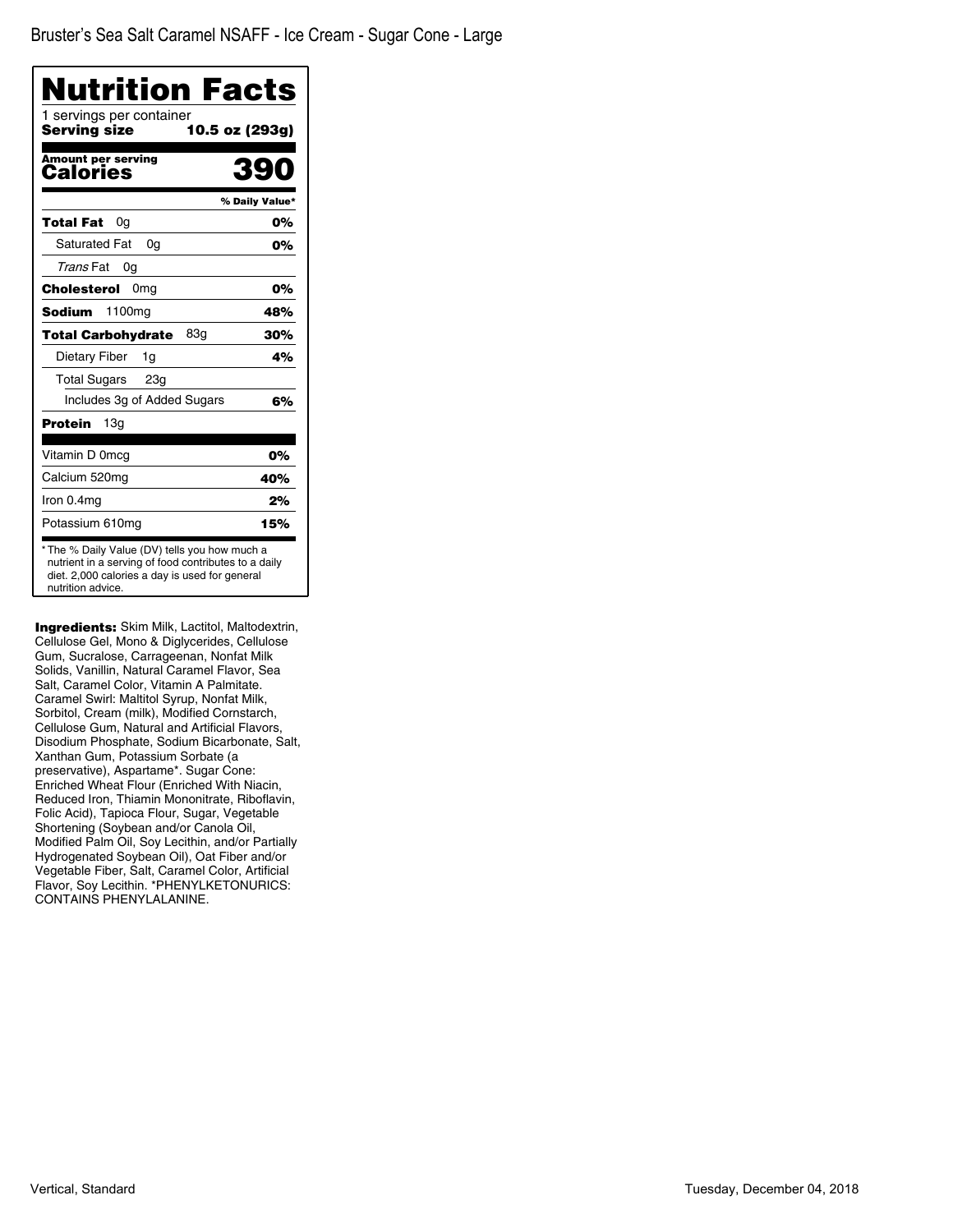| Nutrition Facts                          |                |
|------------------------------------------|----------------|
| 1 servings per container<br>Serving size | 3.6 oz (100g)  |
| <b>Amount per serving</b><br>Calories    | 210            |
|                                          | % Daily Value* |
| Total Fat<br>Зg                          | 4%             |
| <b>Saturated Fat</b><br>1g               | 5%             |
| Trans Fat<br>0g                          |                |
| Cholesterol<br>10 <sub>mg</sub>          | 3%             |
| Sodium<br>270 <sub>mg</sub>              | 12%            |
| 41g<br><b>Total Carbohydrate</b>         | 15%            |
| Dietary Fiber<br>0g                      | 0%             |
| <b>Total Sugars</b><br>15g               |                |
| Includes 10g of Added Sugars             | 20%            |
| Protein<br>5g                            |                |
| Vitamin D 0mcg                           | 0%             |
| Calcium 120mg                            | 10%            |
| Iron 0.6mg                               | 4%             |
| Potassium 150mg                          | 4%             |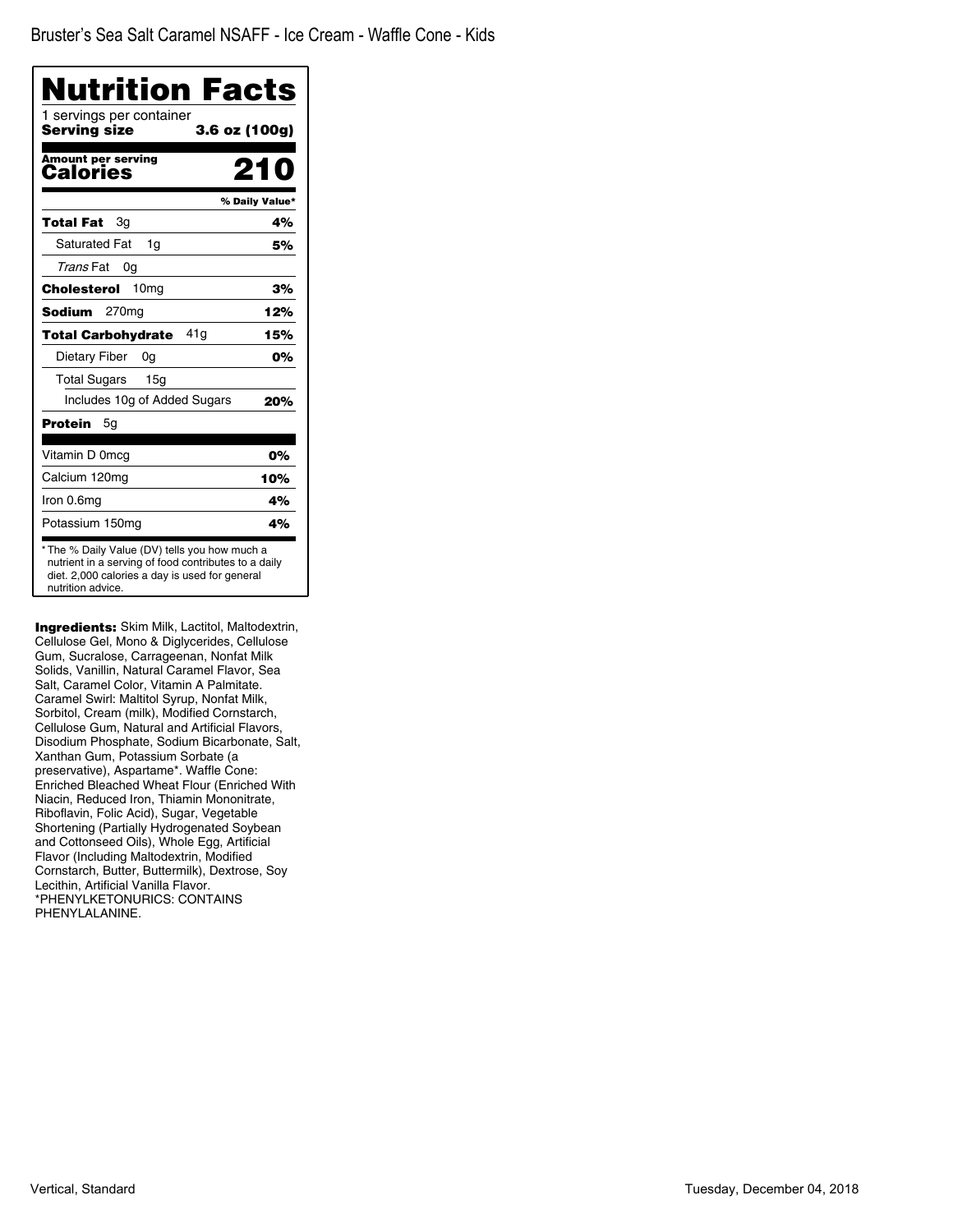| Nutrition Facts<br>1 servings per container |                |
|---------------------------------------------|----------------|
| Serving size                                | 6.1 oz (170g)  |
| <b>Amount per serving</b><br>Calories       |                |
|                                             | % Daily Value* |
| Total Fat<br>Зg                             | 4%             |
| <b>Saturated Fat</b><br>1q                  | 5%             |
| Trans Fat<br>0g                             |                |
| Cholesterol<br>10 <sub>mg</sub>             | 3%             |
| 540 <sub>mg</sub><br>Sodium                 | 23%            |
| 58g<br><b>Total Carbohydrate</b>            | 21%            |
| Dietary Fiber<br>$<$ 1g                     | 4%             |
| Total Sugars<br>20 <sub>g</sub>             |                |
| Includes 10g of Added Sugars                | 20%            |
| Protein<br>8g                               |                |
| Vitamin D 0mcg                              | 0%             |
| Calcium 250mg                               | 20%            |
| Iron 0.6mg                                  | 4%             |
| Potassium 290mg                             | 6%             |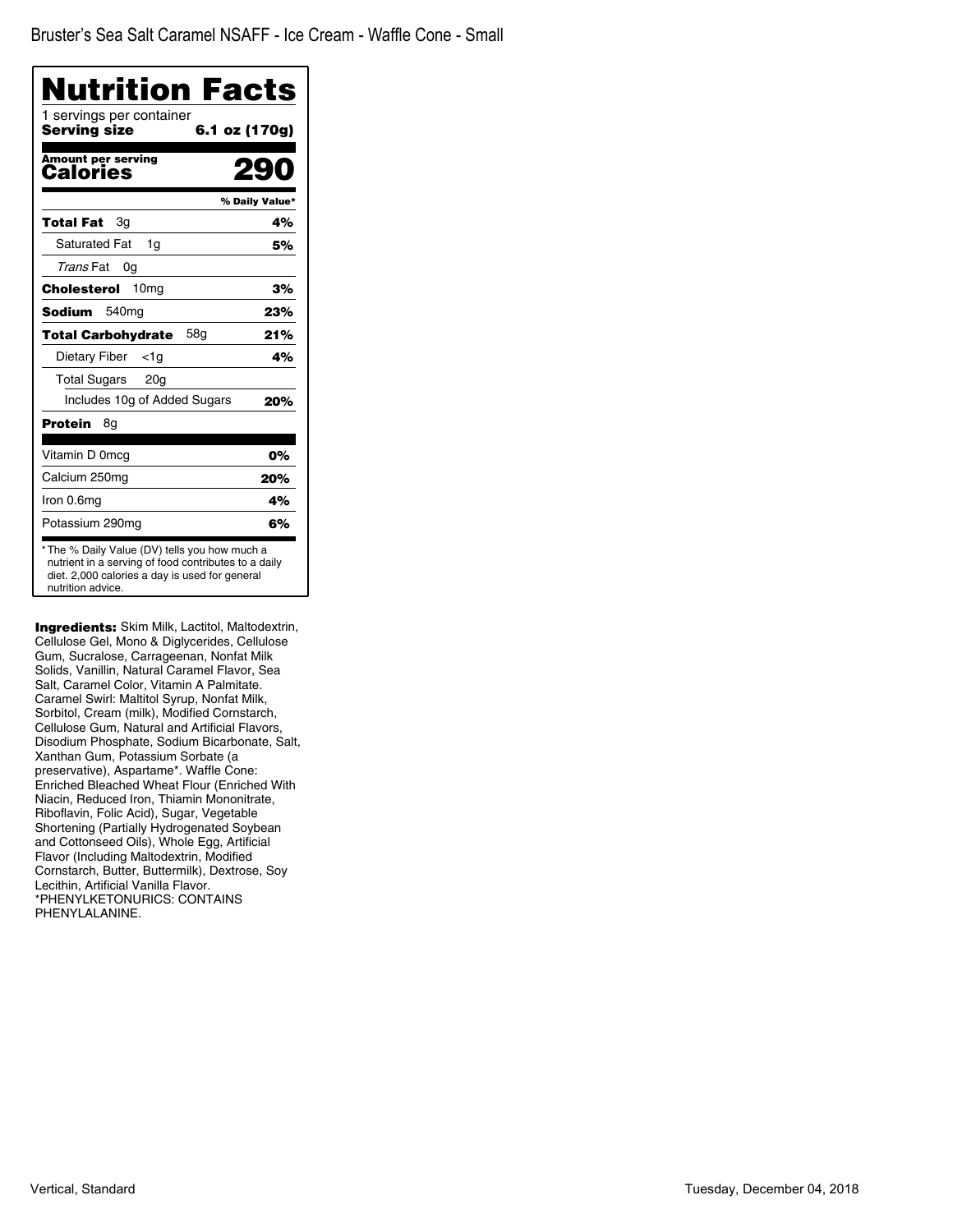| <b>Nutrition Facts</b>                                                                                                                                                       |                |
|------------------------------------------------------------------------------------------------------------------------------------------------------------------------------|----------------|
| 1 servings per container<br>Serving size                                                                                                                                     | 8.6 oz (240g)  |
| <b>Amount per serving</b><br>Calories                                                                                                                                        | 38             |
|                                                                                                                                                                              | % Daily Value* |
| 3.5 <sub>q</sub><br>Total Fat                                                                                                                                                | 4%             |
| <b>Saturated Fat</b><br>1q                                                                                                                                                   | 5%             |
| Trans Fat<br>0g                                                                                                                                                              |                |
| Cholesterol<br>10 <sub>mg</sub>                                                                                                                                              | 3%             |
| <b>Sodium</b><br>810 <sub>mg</sub>                                                                                                                                           | 35%            |
| 76 <sub>a</sub><br>Total Carbohydrate                                                                                                                                        | 28%            |
| Dietary Fiber<br><1a                                                                                                                                                         | 4%             |
| Total Sugars<br>25 <sub>q</sub>                                                                                                                                              |                |
| Includes 10g of Added Sugars                                                                                                                                                 | 20%            |
| Protein<br>11g                                                                                                                                                               |                |
| Vitamin D 0mcg                                                                                                                                                               | 0%             |
| Calcium 370mg                                                                                                                                                                | 30%            |
| Iron 0.6mg                                                                                                                                                                   | 4%             |
| Potassium 440mg                                                                                                                                                              | 10%            |
| * The % Daily Value (DV) tells you how much a<br>nutrient in a serving of food contributes to a daily<br>diet. 2,000 calories a day is used for general<br>nutrition advice. |                |